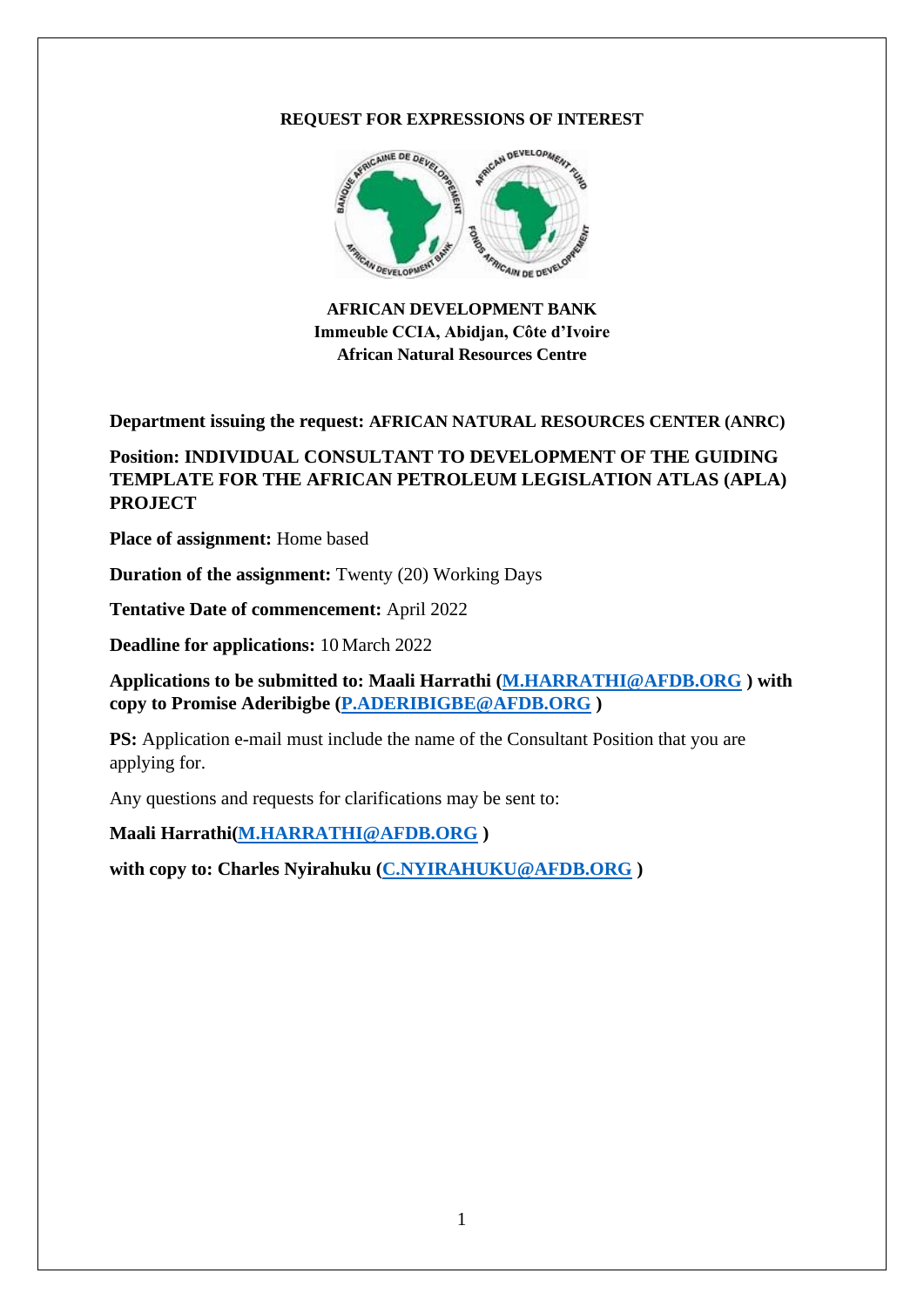#### **TERMS OF REFERENCE FOR AN INDIVIDUAL CONSULTANT**

# **DEVELOPMENT OF THE GUIDING TEMPLATE FOR THE AFRICAN PETROLEUM LEGISLATION ATLAS (APLA) PROJECT**

## **I. BACKGROUND INFORMATION ABOUT ANRC, ALSF AND THE APLA PROJECT GUIDING TEMPLATE**

The African Natural Resources Centre (ANRC) is a non-lending department of the African Development Bank (AfDB) with a mandate to assist African countries maximize outcomes derived from exploitation of their natural resources. The Centre enhances the capacity of African countries to achieve inclusive and sustained growth from natural resources. To achieve this, it provides practical knowledge and expertise, advisory services, technical assistance and advocacy for improved and transparent management of renewable and nonrenewable resources. The core activities of the centre include: (i) knowledge building; (ii) advocacy; (iii) technical assistance; and (iv) policy advice.

The African Legal Support Facility (ALSF or "Facility") is an international organisation established by Treaty in 2008. The Facility is hosted by the AfDB. Its membership is open to (a) All AfDB Member States (b) other states (c) AfDB and (d) other international organisations or institutions. The ALSF's main objectives include: (i) assisting the AfDB's Regional Member Countries (RMCs) address litigation brought against them by vulture funds (and other such entities); (ii) creating an avenue for the AfDB's RMCs to access technical advice when negotiating complex commercial transactions relating to extractive resources, infrastructure, PPPs, debt, and related commercial agreements; (iii) investing in and organizing the training of legal counsel from participating RMCs to equip them with the legal expertise necessary to better represent their countries; and (iv) the development of knowledge products.

The African Petroleum Legislation Atlas ("APLA") is a project aimed at legislation gathering, organization, and dissemination, as well as capacity building and capacity utilisation. The APLA Project comprises three main activities, namely: (i) the creation of the APLA platform, a free online one-stop resource for Africa's petroleum legal frameworks (petroleum laws, regulations and related legislation) with interactive features to provide comparison of laws amongst countries; (ii) production of a guiding template, an annotated document that outlines a menu of legislative solutions to assist countries in the preparation or revision of their petroleum laws; and (iii) capacity building through training (on-ground and remotely) of African students, researchers and legal professionals in the use of the online platform and on overall issues in petroleum law.

Together, the ANRC and ALSF aim to develop the APLA Guiding Template which is a petroleum law drafting and reference tool that provides guidance on the elements of a petroleum law covering all potential issues that could feature in such petroleum law based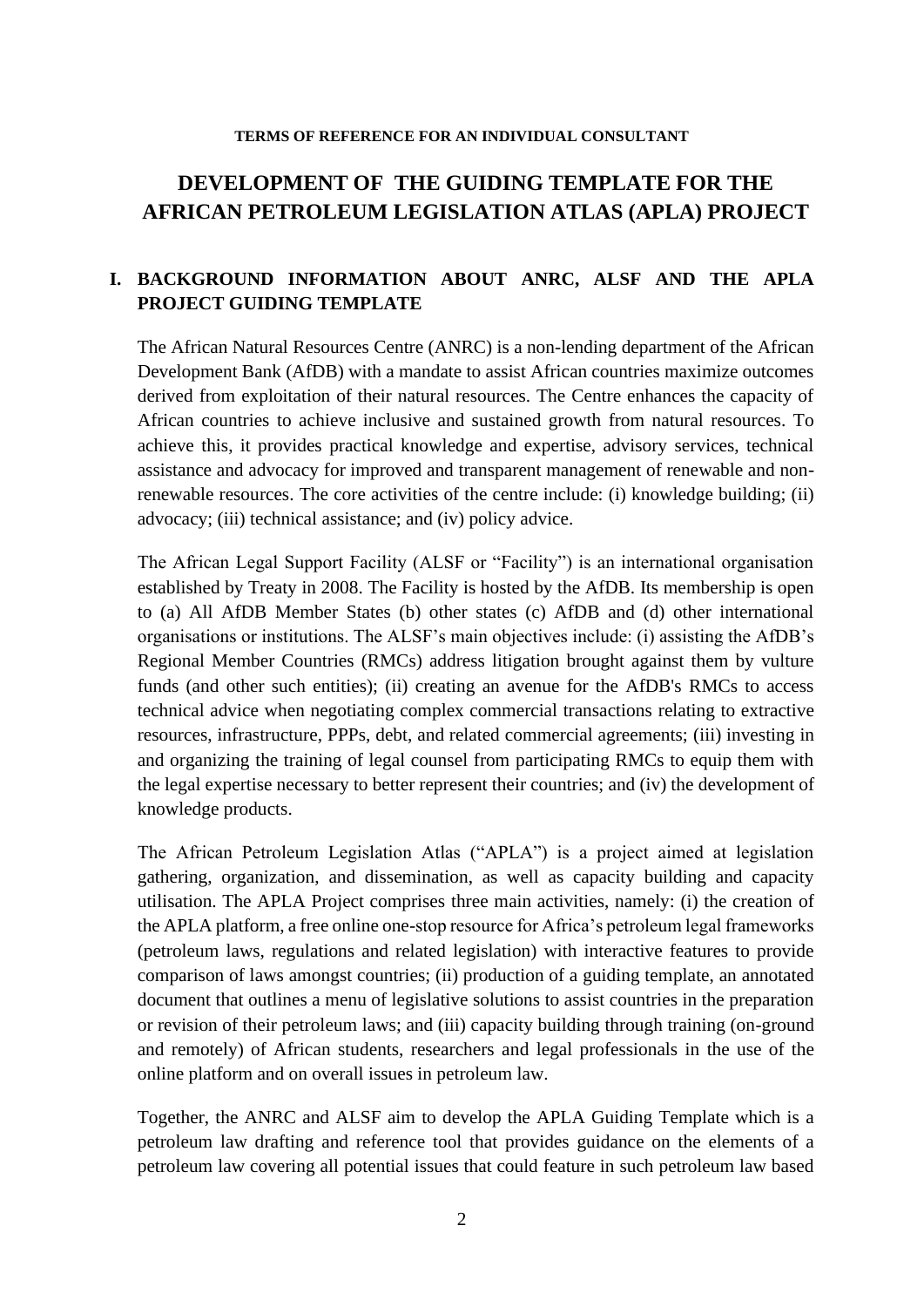on Africa's present realities.

The development of the APLA Guiding Template will be managed by a committee comprising officials of ANRC and ALSF (the "APLA Secretariat").

## **II. THE APLA PLATFORM GUIDING TEMPLATE**

The Guiding Template is a tool that legislative drafters may utilize in developing legislation, or may serve as an educational instrument for students, government ministries, parliamentarians, petroleum sector regulatory bodies, and civil society to better understand some of the possible legal arrangements or architecture for the petroleum sector. As a petroleum law drafting and reference tool, the Guiding template represents an enhanced starting point for its users by providing a clear and practical foundation on which they can thoroughly consider topical issues supported by sample drafting language as they develop, modify, or simply assess petroleum legislative frameworks that fit each country's unique context.

The Guiding Template aims to be responsive rather than prescriptive, to provide a resource that is sensitive to the distinct character of each African country, its existing legal framework, and the specific context in which each petroleum sector is situated.

The APLA Guiding Template **IS NOT** a model petroleum law<sup>1</sup>. A model petroleum law is a proposed set of legislative provisions addressing a specified and cross-referenced set of subjects pre-determined to be both desirable and adequate, and which states who seek uniformity may choose to adopt, in whole or in part. The objective of a model petroleum law would be to create identical or similar law among a group of sovereign states.

## **III.RATIONALE FOR THE CALL FOR A CONSULTANT TO DEVELOP THE APLA GUIDING TEMPLATE**

In the face of new discoveries of oil and gas resources and a growing trend towards transparency, several African countries have adopted new petroleum laws over the past couple of decades, with more revisions and new enactments expected. Many of these countries have sought comparative information and guidance on international benchmark practices, which revealed an acute absence of comparative data on petroleum laws. Moreover, there is a conspicuous lack of readily available Africa-centric templates or guidelines in the industry.

The APLA Secretariat seeks to procure the services of an individual consultant specialized in oil and gas sector to develop the Guiding Template. These terms of reference (TORs) describe the scope of services that will be performed by the consultant.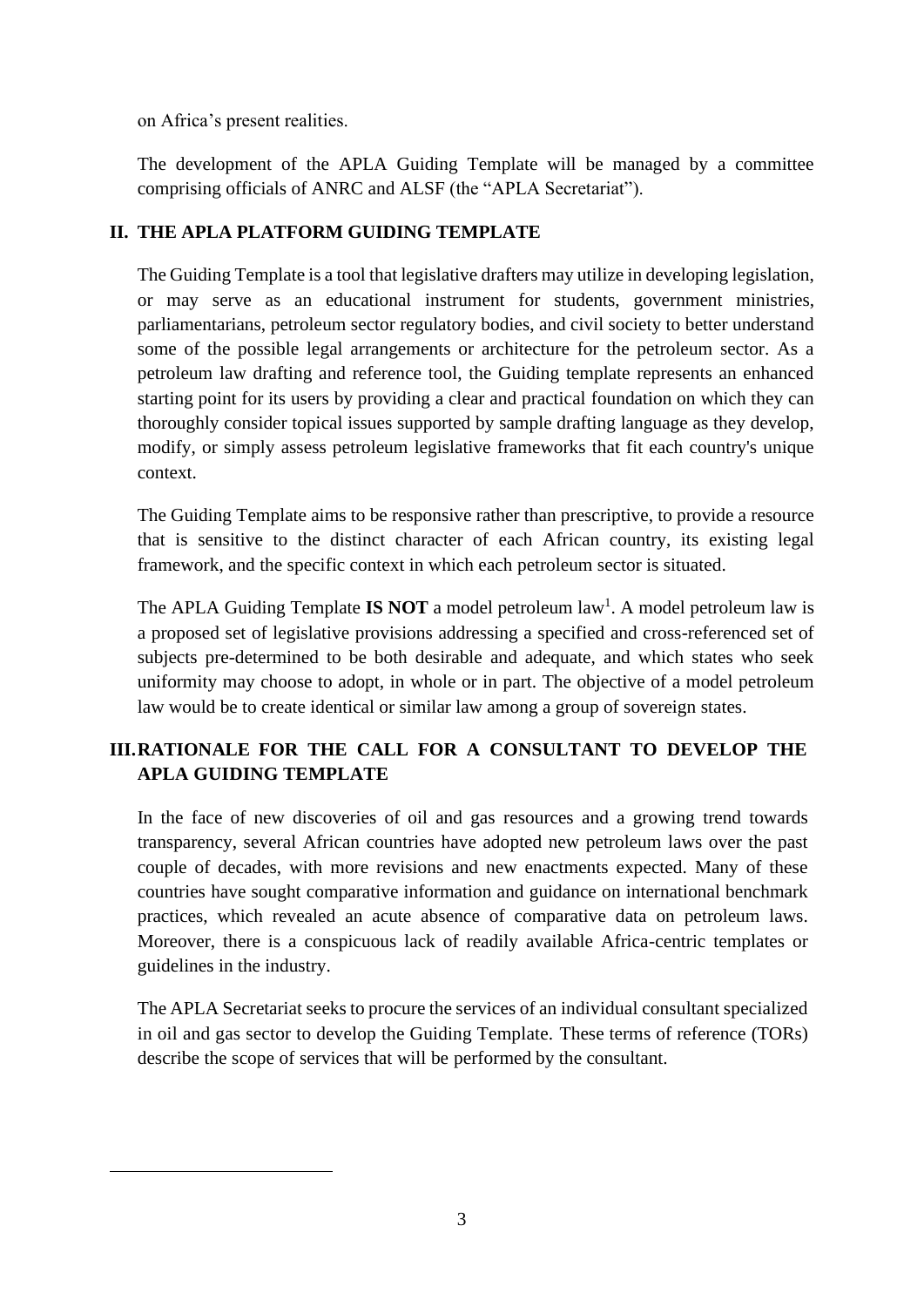### **IV.THE ROLE OF THE CONSULTANT**

The development of the Guiding Template is to provide AfDB's regional member countries with specific guidance on setting continental standards for optimizing benefits from oil and gas resources, including ways of increasing compliance and limiting loopholes enabling illicit financial outflows among others.

The Guiding Template will consist of numerous topics that can be addressed in a petroleum law. The topics consist of matters commonly addressed in a petroleum law as well as matters that are the subject of current and salient discourse in the sector. The topics are to be divided into different parts (including A through I) as shown below:

Part A: Preliminary Part B: Petroleum Rights Part C: Licensing Part D: Development and Production of Petroleum Part E: Payments Part F: Environment and Decommissioning Part G: Local Content and Technological Transfer Part H: Health and Safety Part I: Miscellaneous

The primary role of the consultant during the development of the APLA Guiding Template will be to develop a list of sub-topics under each part and provide sample provisions for each topic<sup>2</sup>.

### i) *Topics*

Each topic is approached in the same format: a brief introduction to the topic, including a definition and key (big picture) issues for consideration and two conceptually distinct examples. In few cases, only one example is proffered, largely on the basis of a common approach to the topic. The topic list of the Guiding Template is designed to be exhaustive and therefore cannot be adopted blindly by any country. Rather it should, primarily serve as a checklist for issues that are applicable to the local context and users must carry out the due diligence necessary to identify the topics that are responsive to the local context.

### ii) *Sample Provisions*

Generally, each topic has two distinct examples that are drawn from or inspired by current African petroleum laws as well as other country petroleum laws or drafted de novo. Examples are edited for clarity and utility, so as to present the reader with a provision that can be understood and replicated or easily tailored for the local country context. These examples are not proffered as the only possibilities to address any given topic but are simply a small sample of some ways that legislative drafters have incorporated principles and

<sup>22</sup> For ease of reference and to see how the Guiding Template would look, please see the following link of the AMLA website:

<https://a-mla.org/en/guidingtemplate>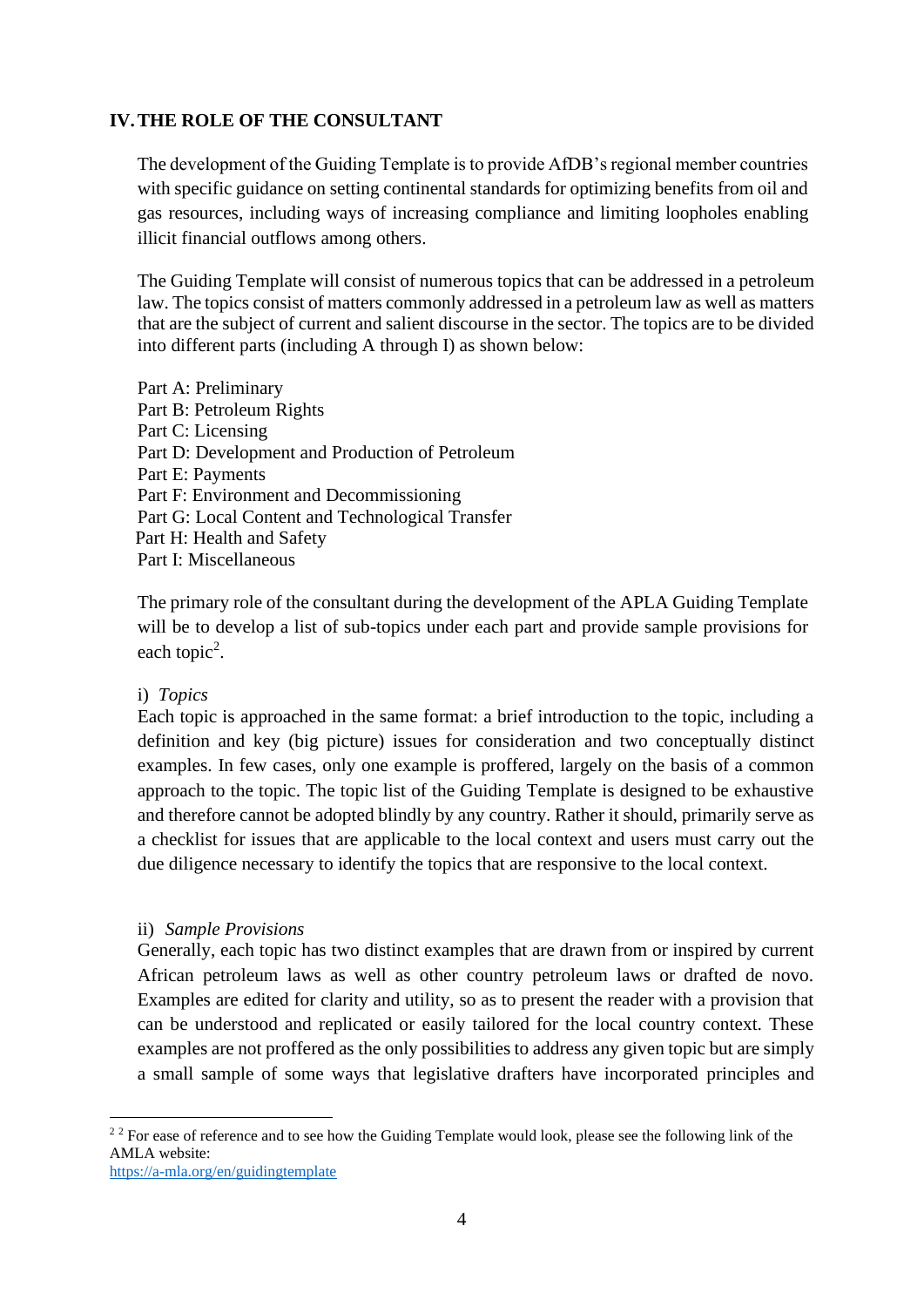contemporary issues into current legislation. This point cannot be over-emphasized – similar to each topic, it is crucial that each example is understood as an indicative provision and the necessary due diligence be carried out to confirm its applicability or its adaptability in order to achieve responsiveness to the local context.

## **V. SECRETARIAT'S ROLE IN THE DEVELOPMENT OF THE APLA GUIDING TEMPLATE**

The APLA Secretariat will remain responsible for the overall management of the APLA Guiding template.

Specifically, the role of the Secretariat will be among others, to:

- i) Procure a consultant with expertise in the oil and gas sector tasked with developing the Guiding Template.
- ii) Provide overall support and supervision of the consultancy work.
- iii) Monitor the work being conducted by the consultant.
- iv) Organise regular meetings between the team of experts and the APLA Secretariat to receive updates and gain insight on the work being conducted.
- v) Revise and submit comments to reports submitted by the consultan.t

## **VI.CONSULTANT QUALIFICATIONS**

The consultant must meet the following qualifications:

- Holder of a Master's degree in Petroleum law or Business law with strong experience in legal research, analysis and drafting;
- Demonstrate at least 10 years of relevance experience in legislative analysis and drafting;
- Relevant experience with the African petroleum sector covering among others policy, regulation, strategy, private sector and business development;
- Accomplished at least two related research studies in the last five (5) years; and
- Excellent writing skills in English or French, knowledge of both languages being an added advantage.

## **VII.CONSULTANT SELECTION PROCESS AND RELATED MATTERS**

- 1. The Consultant will be selected in accordance with the African Development Bank's Implementation Manual relating to the Procedures for Acquisition of Consulting Services funded by the Administrative or Capital Expenditure Budget of the Bank Group.
- 2. The candidates shall be evaluated based on the following criteria: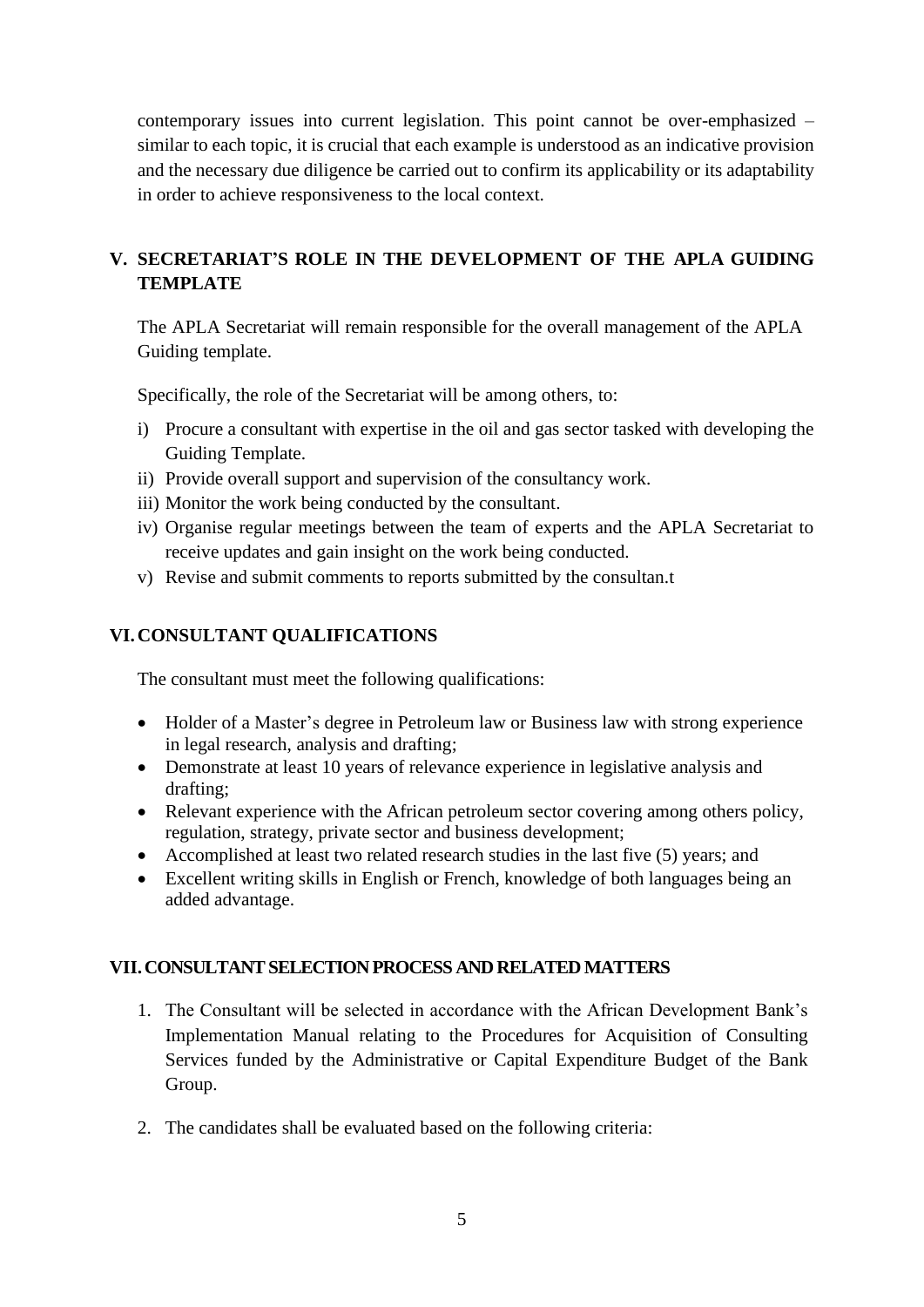| <b>CRITERIA</b>                                                                                      | MARKS $(\% )$ |  |
|------------------------------------------------------------------------------------------------------|---------------|--|
|                                                                                                      |               |  |
| General qualifications and adequacy for the proposed assignment                                      | 30            |  |
| Similar experience in the area of expertise of the assignment as                                     | 50            |  |
| described in the Terms of Reference and understanding the terms of<br>reference (Technical Proposal) |               |  |
| Experience with the Bank or other international donors                                               | 10            |  |
| Knowledge of the Region (environment of the Assignment)                                              | 5             |  |
| Language capacity (Excellent technical writing in English and French                                 | 5             |  |
| is an advantage)                                                                                     |               |  |
| <b>TOTAL</b>                                                                                         | <b>100</b>    |  |

Applicants are requested to submit a brief technical proposal in line with the objective and scope of work in addition to their CVs. Only the best candidates scoring 70% and above will be shortlisted and requested to submit financial proposals. Appendix 1 gives a template for submission of CVs.

### **VIII.DURATION OF THE ASSIGNMENT**

The assignment shall consist of about 20 person days. The work shall commence as soon as the consultant is selected and shall be completed within 3 months from commencement.

### **IX. DELIVERABLES AND MILESTONES**

|                | <b>Activity</b><br><b>Deliverable</b> |                              | <b>Time</b>  |  |
|----------------|---------------------------------------|------------------------------|--------------|--|
|                | Consultant's pre-project meeting      | Common understanding         | $\theta$     |  |
|                |                                       | of the project               |              |  |
| 2              | Submission of the Inception report    | <b>Inception Report</b>      | $0+2$ weeks  |  |
| 3              | Revise and submission of comments     | Reviewed<br>Inception        | $0+4$ weeks  |  |
|                | on the Inception report               | Report                       |              |  |
| $\overline{A}$ | Submission of the Interim report      | Draft Report                 | $0+8$ weeks  |  |
| 5              | Revise and submission of Comments     | <b>Reviewed Draft Report</b> | $0+10$ weeks |  |
|                | on the Interim report                 |                              |              |  |
| 6              | Submission of Final report            | <b>Final Report</b>          | $0+12$ weeks |  |

### **X. CONDITIONS OF SERVICE**

The African Development Bank conditions for retaining short-term consultants will apply.

### **XI.RESPONSIBILITIES OF THE CONSULTANT**

The consultant shall make available all project reports and data to the Bank after the Project, as specified in section IV above.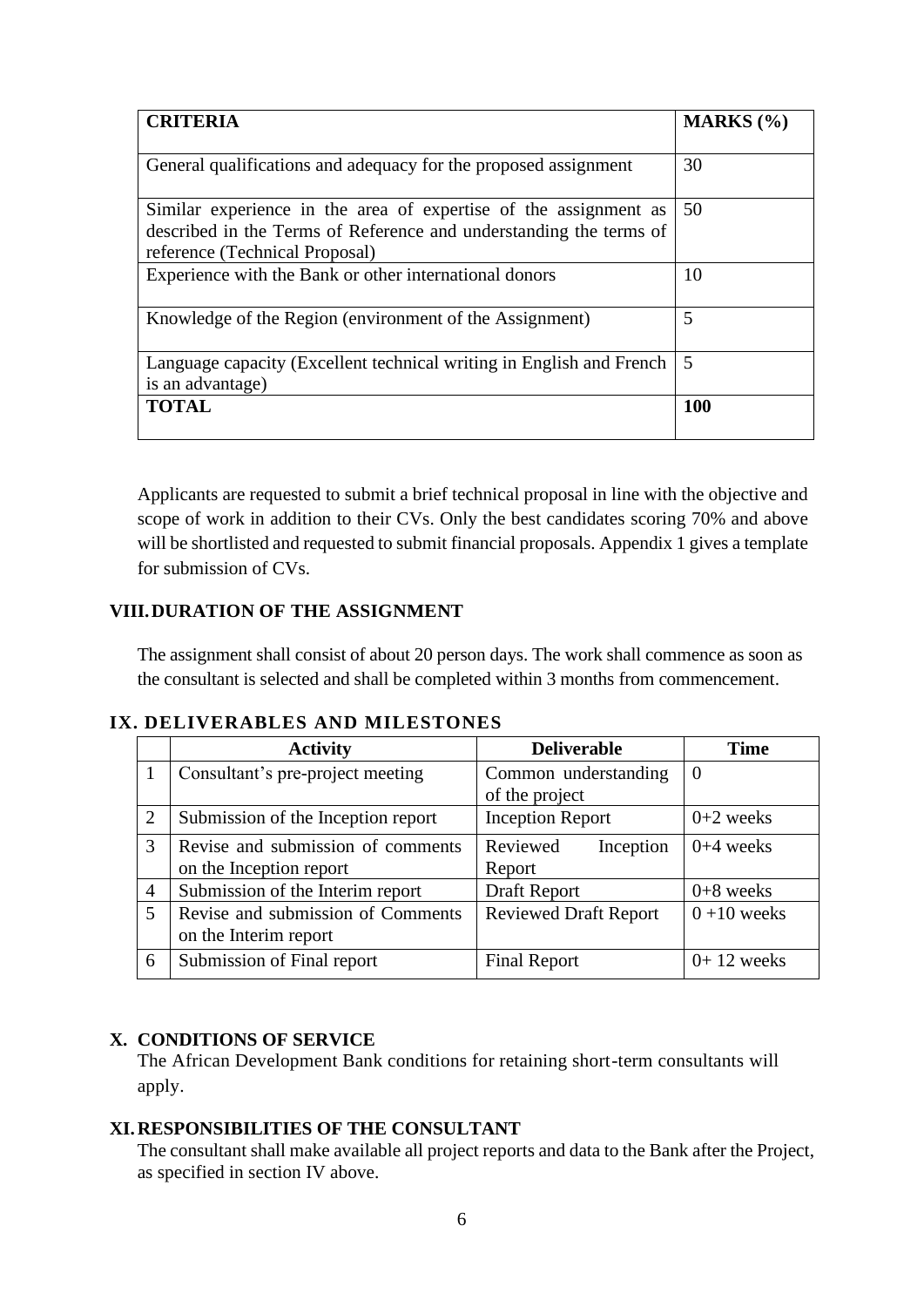## **APPENDIX 1 : MODEL CURRICULUM VITAE (CV)**

Title of the Assignment: Department:<br>Surname: Surname: First Name: First Name: First Name: First Name: Part of the State of the State of the State of the State of the State of the State of the State of the State of the State of the State of the State of the State of t Address: Country<br>Telephone: E-mail: Telephone:

Nationality:<br>Country:

| <b>Bank?</b> | Are any of your family members (spouse/partner, father/mother,<br>Brother/sister, Son/daughter, etc. employed in the African Development |                   | $Yes \Box No \Box$<br>If $\ltimes$ Yes », the following<br>data must be provided |
|--------------|------------------------------------------------------------------------------------------------------------------------------------------|-------------------|----------------------------------------------------------------------------------|
| Name         | Relationship                                                                                                                             | Organisation Unit | Place of Assignment                                                              |
|              |                                                                                                                                          |                   |                                                                                  |
|              |                                                                                                                                          |                   |                                                                                  |
|              |                                                                                                                                          |                   |                                                                                  |

| Language        | Read      | Written   | Spoken    |  |
|-----------------|-----------|-----------|-----------|--|
| Level           |           |           |           |  |
| English         | Fair      | Fair      | Fair      |  |
|                 | Good      | Good      | Good      |  |
|                 | Excellent | Excellent | Excellent |  |
| French          | Fair      | Fair      | Fair      |  |
|                 | Good      | Good      | Good      |  |
|                 | Excellent | Excellent | Excellent |  |
| Other (specify) | Fair      | Fair      | Fair      |  |
|                 | Good      | Good      | Good      |  |
|                 | Excellent | Excellent | Excellent |  |

#### **Key Qualifications:**

Please provide (i) a summary of your experience and training highlighting the most relevant for the proposed assignment, and (ii) the responsibilities which you exercised. Utilise one half-page maximum.

#### **Education (University Level and above only):**

| Name of University - City -<br>Country | Period |    | Diploma Obtained | Main Topic / Major |  |  |
|----------------------------------------|--------|----|------------------|--------------------|--|--|
|                                        | From   | To |                  |                    |  |  |
|                                        |        |    |                  |                    |  |  |
|                                        |        |    |                  |                    |  |  |

#### **Professional Training:**

| Name of Training<br>Institution- City -<br>Country | Type of Training | Period |      | Certificates or Diploma<br>Obtained |  |
|----------------------------------------------------|------------------|--------|------|-------------------------------------|--|
|                                                    |                  | From   | From |                                     |  |
|                                                    |                  |        |      |                                     |  |
|                                                    |                  |        |      |                                     |  |

#### **Employment Record:**

Begin with your most recent employment. For each job since your Master Degree achievement, please indicate: - Name of the Employer